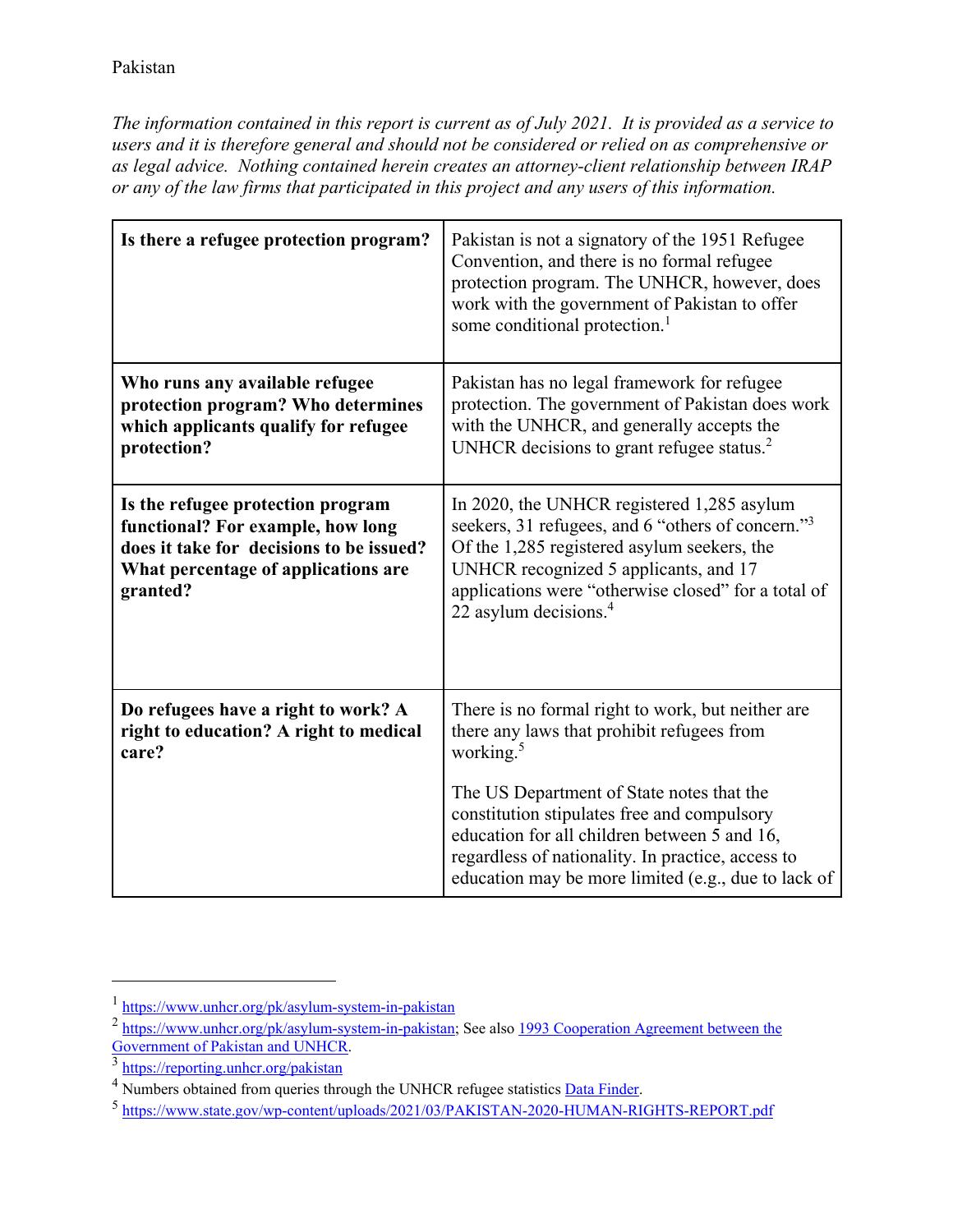|                                                                                              | available space to enroll additional students at<br>local schools). $6$                                                                                                                                                                                                                                                                                                      |
|----------------------------------------------------------------------------------------------|------------------------------------------------------------------------------------------------------------------------------------------------------------------------------------------------------------------------------------------------------------------------------------------------------------------------------------------------------------------------------|
|                                                                                              | Other groups note that unregistered Afghan<br>refugees do not have access to UNHCR supported<br>refugee schools, and so private education is the<br>only option. Private institutions, however, may be<br>hesitant to accept unregistered Afghan students. <sup>7</sup>                                                                                                      |
|                                                                                              | In some cases, seats at colleges/universities may<br>be reserved for Afghan refugees (although this<br>may vary by region). <sup>8</sup> Note that holding a PoR<br>card is usually a requirement, so it is possible that<br>such quotas may be suspended if the government<br>delays renewing the validity of PoR cards again in<br>the future.                             |
|                                                                                              | Unregistered Afghan refugees have partial access<br>to healthcare services, while registered Afghan<br>refugees have good access to healthcare services. <sup>9</sup><br>There have been no reports of Afghan refugees<br>being denied access to health facilities due to<br>nationality. $10$                                                                               |
| Are those seeking refugee protection<br>free to live freely or forced to reside in<br>camps? | Afghan refugees are not required to live in camps,<br>although so called Afghan Refugee Villages<br>(ARVs) do exist. Generally, only registered<br>Afghan refugees (i.e., those holding Proof of<br>Registration (PoR) cards) are permitted to live in<br>ARVs, but the majority of Afghan refugees<br>(registered and unregistered) live outside the<br>ARVs. <sup>11</sup> |
|                                                                                              | Some new agencies are reporting that Pakistan<br>may be considering closing the border and housing<br>refugees in camps along the border. $^{12}$                                                                                                                                                                                                                            |

 $\frac{6 \text{ https://www.state.gov/wp-content/uploads/2021/03/PAKISTAN-2020-HUMAN-RIGHTS-REPORT.pdf}}{5 \text{ https://www.acbar.org/upload/1562673003902.pdf}}$ <br>  $\frac{8 \text{ See, e.g., <https://car.punjab.gov.ph/quota> for education}}{5 \text{ See, e.g., <https://car.punjab.gov.ph/quota> for education}}$ 

 $\overline{a}$ 

<sup>9&</sup>lt;br>https://www.acbar.org/upload/1562673003902.pdf<br>10<br>https://www.state.gov/wp-content/uploads/2021/03/PAKISTAN-2020-HUMAN-RIGHTS-REPORT.pdf<br>11<br>https://www.acbar.org/upload/1562673003902.pdf<br>12<br>https://in.news.yahoo.com/paki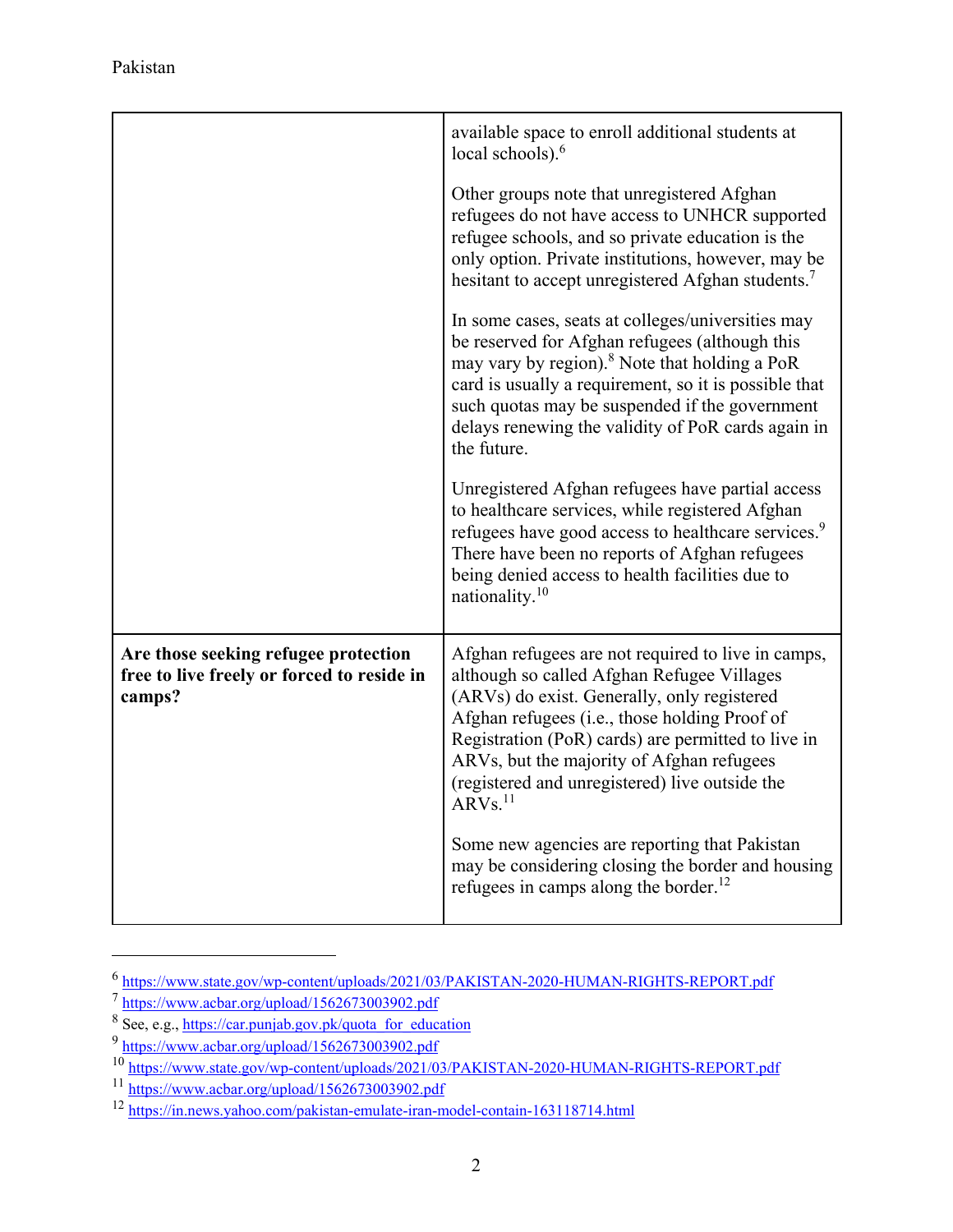| Does a grant of refugee protection<br>result in a pathway to permanent<br>status? In other words, can a refugee<br>eventually become a citizen? Is there<br>another form of legal permanent status<br>available for people with refugee<br>status? | Some Afghan refugees have attempted to acquire<br>citizenship under Section 3 of the Naturalization<br>Act, 1926, which allows for citizenship for<br>persons:<br>Residing in Pakistan for 5 years within the<br>preceding 8 years, including the 12<br>months prior to the application;<br>Are of good character;<br>Can demonstrate knowledge of the local<br>language; and<br>٠<br>Declare an intention to permanently reside<br>in Pakistan<br>Unfortunately, studies suggest that such |
|----------------------------------------------------------------------------------------------------------------------------------------------------------------------------------------------------------------------------------------------------|---------------------------------------------------------------------------------------------------------------------------------------------------------------------------------------------------------------------------------------------------------------------------------------------------------------------------------------------------------------------------------------------------------------------------------------------------------------------------------------------|
|                                                                                                                                                                                                                                                    | applications have been denied at the discretion of<br>the Federal government. <sup>13</sup>                                                                                                                                                                                                                                                                                                                                                                                                 |
|                                                                                                                                                                                                                                                    | In 2018, the government of Pakistan announced<br>that children of Afghans that were born in Pakistan<br>would be granted citizenship. <sup>14</sup> At the present,<br>however, there do not appear to have been any<br>concrete steps taken towards that goal. <sup>15</sup>                                                                                                                                                                                                               |
| Does the country offer temporary<br>protections available other than<br>refugee status? If so, what are they?                                                                                                                                      | Asylum seekers are offered similar protections as<br>those with refugee status. Note that there is no<br>formal legal protections for asylum seekers or<br>refugees, but the government of Pakistan generally<br>allows asylum seekers to remain in the country<br>pending identification of a durable solution. <sup>16</sup>                                                                                                                                                              |
| What, if any, penalties are there for<br>people without status or people who<br>are denied refugee protection?                                                                                                                                     | Unregistered Afghan refugees are subject to<br>Section 14 of Foreigners Act 1946. <sup>17</sup> Under the                                                                                                                                                                                                                                                                                                                                                                                   |

j

 $\frac{13}{110} \frac{https://easo.europa.eu/file/30904/download?token=17vIUnYM}{https://www.theguardian.com/world/2018/sep/17/pakistan-imran-khan-citizenship-pledge-afghan-refugees}$ <br>  $\frac{14}{15} \frac{https://www.theguardian.com/world/2018/sep/17/pakistan-imran-khan-citizenship-pledge-afghan-refugees}{See \frac{https://www.state.gov/wp-content/uploads/2021/03/PAKISTAN-2020-HUMAN-RIGHTS-REPORT.pdf}{see \frac{https://www.arabnews.pk/node/1629221/pakistan}}$ 

<sup>&</sup>lt;sup>16</sup> https://www.state.gov/wp-content/uploads/2021/03/PAKISTAN-2020-HUMAN-RIGHTS-REPORT.pdf <sup>17</sup> https://www.unhcr.org/pk/asylum-system-in-pakistan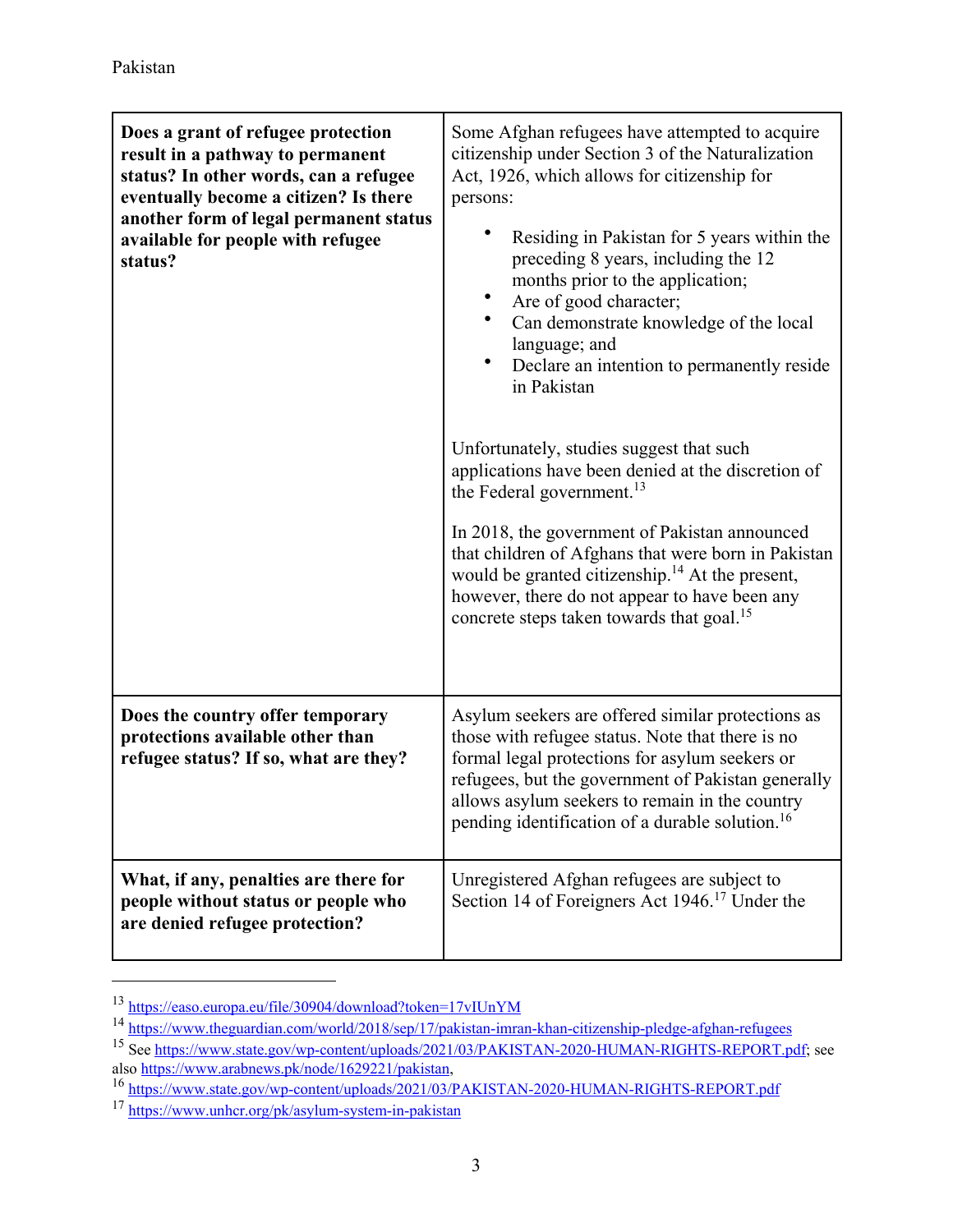|                                                                                                                                                                                                                                                                                                                    | Foreigners Act, refugees may be denied entry or<br>deported from Pakistan. <sup>18</sup>                                                                                                                                                                                                                         |
|--------------------------------------------------------------------------------------------------------------------------------------------------------------------------------------------------------------------------------------------------------------------------------------------------------------------|------------------------------------------------------------------------------------------------------------------------------------------------------------------------------------------------------------------------------------------------------------------------------------------------------------------|
| What organizations exist in-country<br>that can help displaced people seek<br>available protections? What other<br>organizations in the country may be<br>able to help displaced people access<br>services and rights, even if their<br>mission is not to specifically work with<br>refugees and displaced people? | Community Help Community <sup>19</sup><br>Norwegian Refugee Council Pakistan <sup>20</sup><br>Pakistan International Human Rights Organization<br>(PIHRO) $^{21}$<br>Rights Now Pakistan <sup>22</sup><br>Society and Human Rights and Prisoner Aid <sup>23</sup><br>Union Aid for Afghan Refugees <sup>24</sup> |
| Is there other information that might<br>be valuable for displaced people<br>arriving in that country to know?                                                                                                                                                                                                     | Some border crossings may be closed. In<br>particular, the Chaman-Spin Boldak border<br>crossing (one of the busiest Afghanistan/Pakistan<br>border crossings) has been closed a few times<br>recently, and seems to be currently closed as of<br>$08/06/2021.^{25}$                                             |

## **Additional notes on the various legal documents:**

Prior to 2006, Pakistan did not require legal documentation to reside in the country.<sup>26</sup>

In 2006-2007, Pakistan and the UNHCR began registering Afghan refugees. Registered Afghan refugees were issued Proof of Registration (PoR) cards.27 The PoR card does grant legal stay and freedom of movement.28 The government of Pakistan has allowed the PoR cards to expire on

l

<sup>&</sup>lt;sup>18</sup> https://www.refworld.org/docid/3ae6b4f314.html<br>
<sup>19</sup> https://chcworld.org/; Contact for refugees: <u>refugees@chcworld.org</u><br>
<sup>20</sup> http://www.nrc.no/?aid=9147742#.VaOiLM6-DKM<br>
<sup>21</sup> http://www.pihro.org/<br>
<sup>22</sup> Rights Now illegal detention)<br> $^{24}$  http://www.unionaid.org/

<sup>25</sup> https://www.reuters.com/world/asia-pacific/taliban-close-border-crossing-with-pakistan-call-visa-free-travel-<br>afghans-2021-08-06/

 $^{26}$ https://easo.europa.eu/file/30904/download?token=17vIUnYM

<sup>27</sup> https://easo.europa.eu/file/30904/download?token=17vIUnYM

 $^{28}$  https://car.punjab.gov.pk/proof\_of\_registration\_card